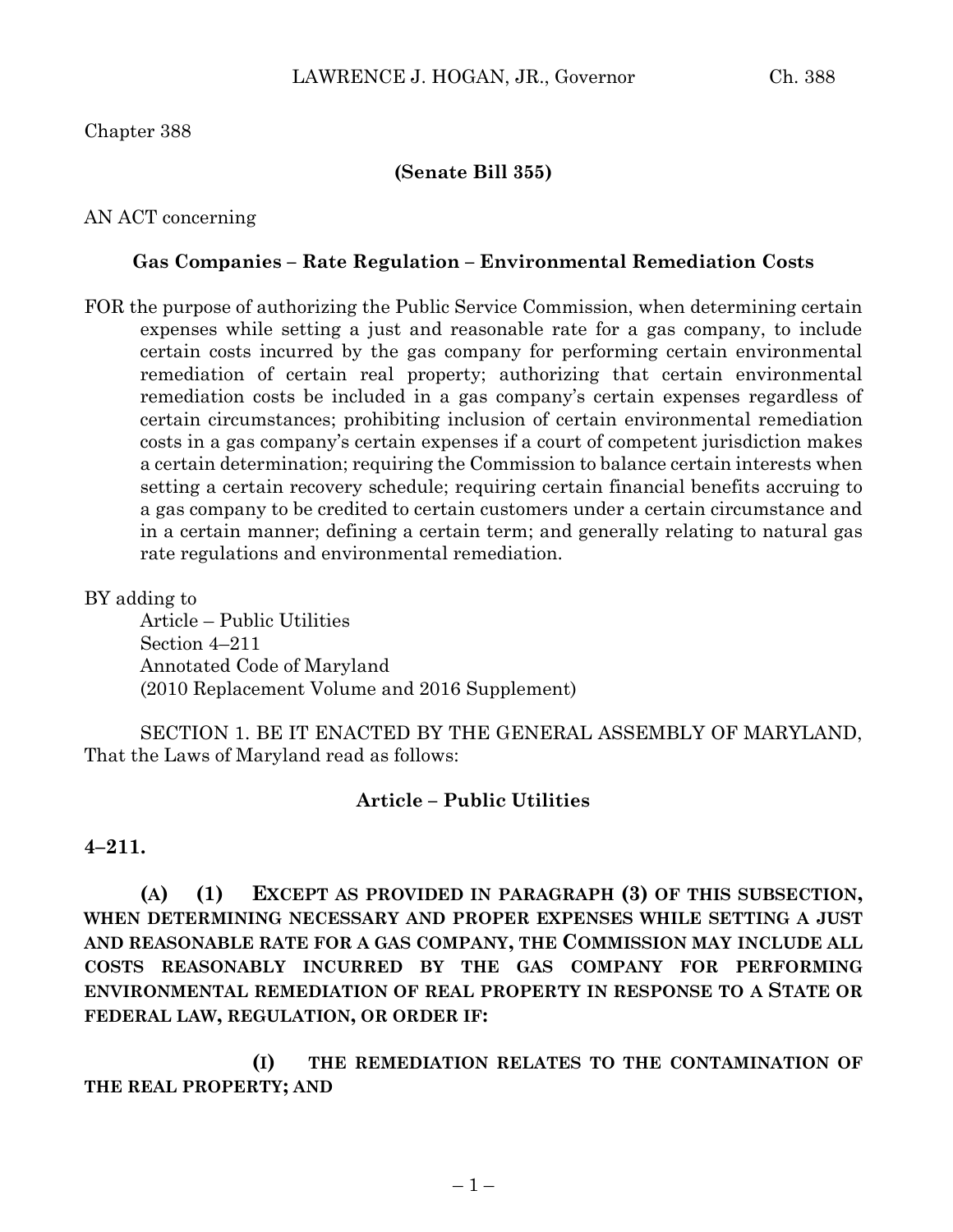**(II) THE REAL PROPERTY IS OR WAS USED TO PROVIDE MANUFACTURED OR NATURAL GAS SERVICE DIRECTLY OR INDIRECTLY TO THE GAS COMPANY'S CUSTOMERS OR THE GAS COMPANY'S PREDECESSORS.**

**(2) ENVIRONMENTAL REMEDIATION COSTS INCURRED BY A GAS COMPANY MAY BE INCLUDED IN THE GAS COMPANY'S NECESSARY AND PROPER EXPENSES REGARDLESS OF WHETHER:**

**(I) THE REAL PROPERTY IS CURRENTLY USED AND USEFUL IN PROVIDING GAS SERVICE; OR**

**(II) THE GAS COMPANY OWNS THE REAL PROPERTY WHEN THE RATE IS SET.**

**(3) ENVIRONMENTAL REMEDIATION COSTS INCURRED BY A GAS COMPANY MAY NOT BE INCLUDED IN THE GAS COMPANY'S NECESSARY AND PROPER EXPENSES IF A COURT OF COMPETENT JURISDICTION DETERMINES THAT THE PROXIMATE CAUSE OF THE ENVIRONMENTAL CONTAMINATION IS A RESULT OF THE GAS COMPANY'S FAILURE TO COMPLY WITH A STATE OR FEDERAL LAW, REGULATION, OR ORDER IN EFFECT WHEN THE CONTAMINATION OCCURRED.**

**(B) THE COMMISSION SHALL BALANCE THE INTERESTS OF A GAS COMPANY WITH THOSE OF THE GAS COMPANY'S CUSTOMERS WHEN SETTING THE RECOVERY SCHEDULE FOR THE ENVIRONMENTAL REMEDIATION COSTS INCURRED BY THE GAS COMPANY.**

**(C) (1) IN THIS SUBSECTION, "FINANCIAL BENEFIT" INCLUDES ANY MONETARY GAIN ON THE CONVEYANCE OF REAL PROPERTY, OR ANY PORTION OF REAL PROPERTY THAT WAS SUBJECT TO ENVIRONMENTAL REMEDIATION, TO A THIRD PARTY AND ANY OTHER FINANCIAL BENEFIT OF THE PROPERTY OR PORTION OF THE PROPERTY THAT SUBSEQUENTLY INURES TO THE GAS COMPANY, INCLUDING INCOME FROM RENTALS AND TAX CREDITS, DEDUCTIONS, OR OTHER FINANCIAL BENEFITS, LESS ANY ENVIRONMENTAL REMEDIATION COSTS RELATING TO THE PROPERTY THAT THE GAS COMPANY WAS NOT ALLOWED TO RECOVER FROM THE GAS COMPANY'S CUSTOMERS.**

**(2) IF A GAS COMPANY IS ALLOWED TO RECOVER ENVIRONMENTAL REMEDIATION COSTS UNDER THIS SECTION, ANY FINANCIAL BENEFIT ACCRUING TO THE GAS COMPANY AS A RESULT OF THE REMEDIATION OF REAL PROPERTY SHALL BE CREDITED TO THE GAS COMPANY'S CUSTOMERS IN A MANNER DETERMINED BY THE COMMISSION.**